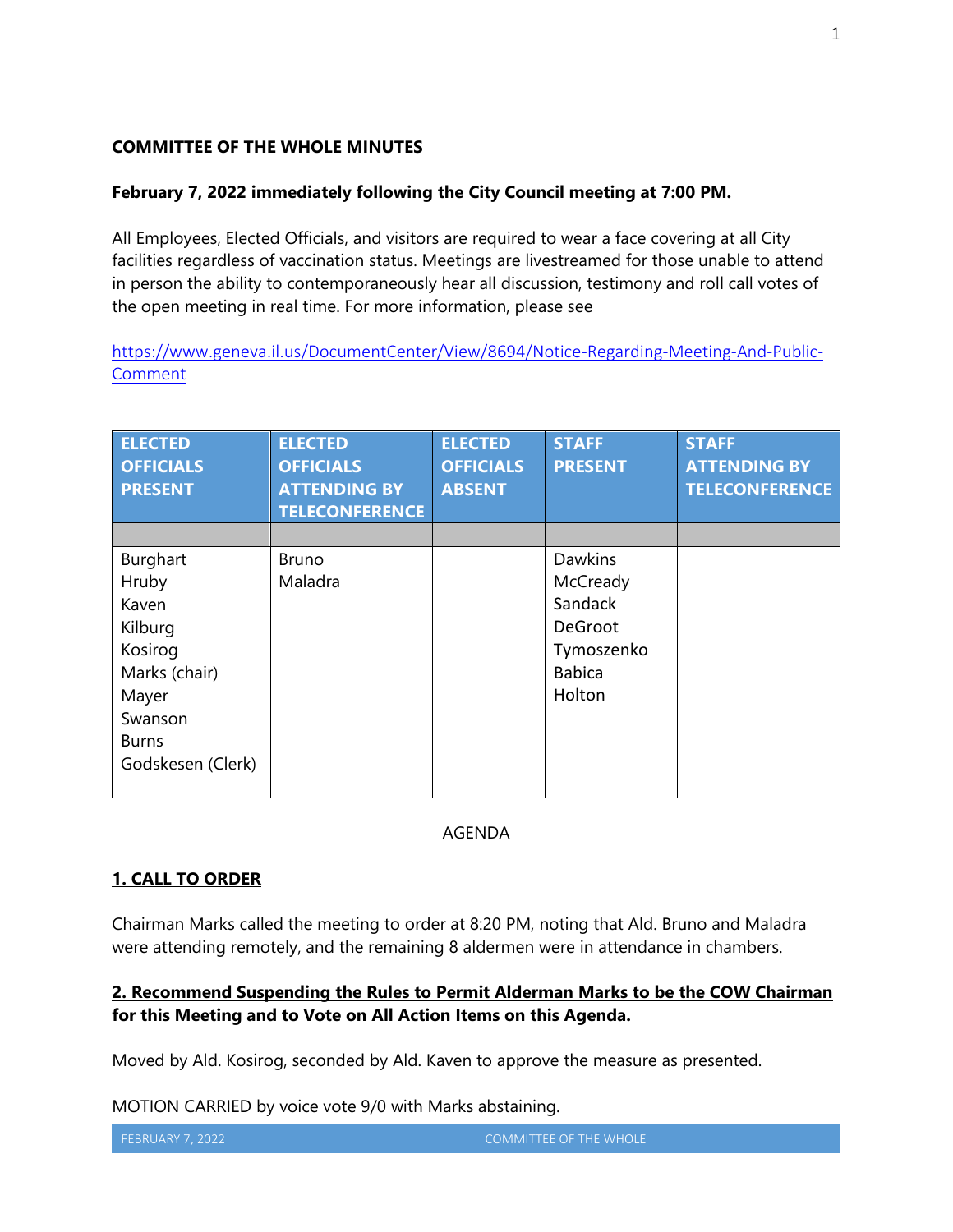# **3. APPROVE COMMITTEE OF THE WHOLE MINUTES FROM January 18, 2022 and Special Committee of the Whole Minutes from January 10, 2022.**

Moved by Ald. Swanson, seconded by Ald. Kilburg to approve the measure as presented.

MOTION CARRIED by voice vote 10/0.

## **4. Items of Business**

## **a. Consider Draft Ordinance Amending Title 4 (Business & License Regulations), Chapter 2 (Liquor Control), Section 4-2-11 and 4-2-13 Creating a Class C-8 Brew Pub License.**

Moved by Ald. Kaven, seconded by Ald. Bruno to approve the measure as presented.

Ald. Bruno asked the applicants to describe the reason for the requested amendment. Their goal is to align with state regulations, gain the permission to serve beer and spirits produced off-site, and to be able to open a second site in the future.

MOTION CARRIED by voice vote 10/0.

## **b. Consider Draft Resolution Authorizing a Farm Lease with Pitstick Farms at a Cost of \$330.00 per Tillable Acre at Prairie Green Preserve for the 2022 and 2023 Crop Season.**

Moved by Ald. Mayer, seconded by Ald. Burghart to approve the measure as presented.

Ald. Kilburg and Mayer asked about the qualifications of Pitstick farms to continue as the renter, and what the city receives in compensation. Director DeGroot provided the information requested, noting that Pitstick had been operating the farm for 10 years, and that there were no other applicants for the lease.

Kilburg and Burghart suggested looking into what could be done to turn the land into green space for the city. Adm. Dawkins and DeGroot noted that the city would not be eligible for federal funding for this, which had been investigated in the past.

MOTION CARRIED by voice vote 10/0.

# **c. Consider Draft Resolution Authorizing the Execution of a Market License Agreement Between the City of Geneva and Bensidoun USA for the 2023-2024 French Market Seasons.**

Moved by Ald. Bruno, seconded by Ald. Mayer to approve the measure as presented.

MOTION CARRIED by voice vote 10/0.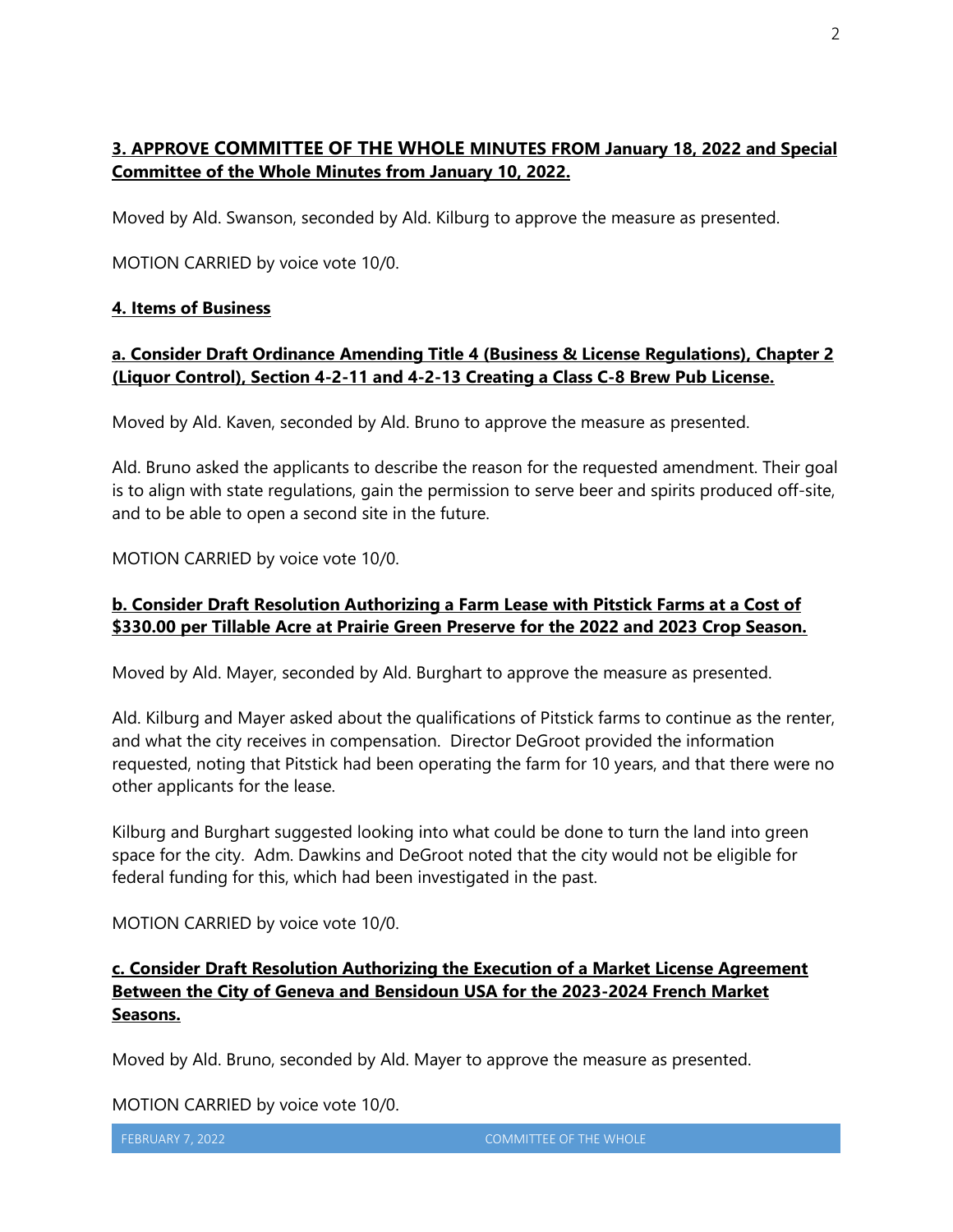## **d. Consider Draft Resolution Awarding Bid and Contract to Shermco Industries in the Amount of \$55,502.00 for the 2022 Substation Preventative Maintenance Contract.**

Moved by Ald. Kosirog, seconded by Ald. Mayer to approve the measure as presented.

Superintendent Holton responded to questions from Ald. Kosirog, Burghart and Bruno regarding the contract. Maintenance and inspection would be done on all of the city's power stations, this is the second 5-year contract with Shermco and each station would require approximately one week to accomplish. Holton also explained the benefits of the National Purchasing Alliance which the city uses to obtain more favorable rates.

MOTION CARRIED by voice vote 10/0.

#### **e. Consider Draft Resolution Adopting an Energy Risk Management Policy for Participation in the PJM Market.**

Moved by Ald. Burghart, seconded by Ald. Kilburg to approve the measure as presented.

Superintendent Holton explained that changes at PJM required the city to have its own Risk Management Policy in place going forward, the need for a policy due to the risks inherent in the power market and the criteria for such a policy.

MOTION CARRIED by voice vote 10/0.

#### **5. New Business and Public Comment**

None via the online system.

None in chambers.

#### **6. Closed Session on the Purchase or Lease of Real Property for the Use of the Public Body**

Moved by Ald. Mayer, seconded by Ald. Kosirog to adjourn to closed session.

Roll Call:

AYES: 10 (Ald. Bruno, Burghart, Hruby, Kaven, Kilburg, Kosirog, Maladra, Marks, Mayer, Swanson)

ABSENT: 0

NAYS: 0 MOTION CARRIED

**NOTE: The council adjourned to closed session at 8:41 PM and returned to open session at 9:06 PM. The public broadcast was turned off during the session.**